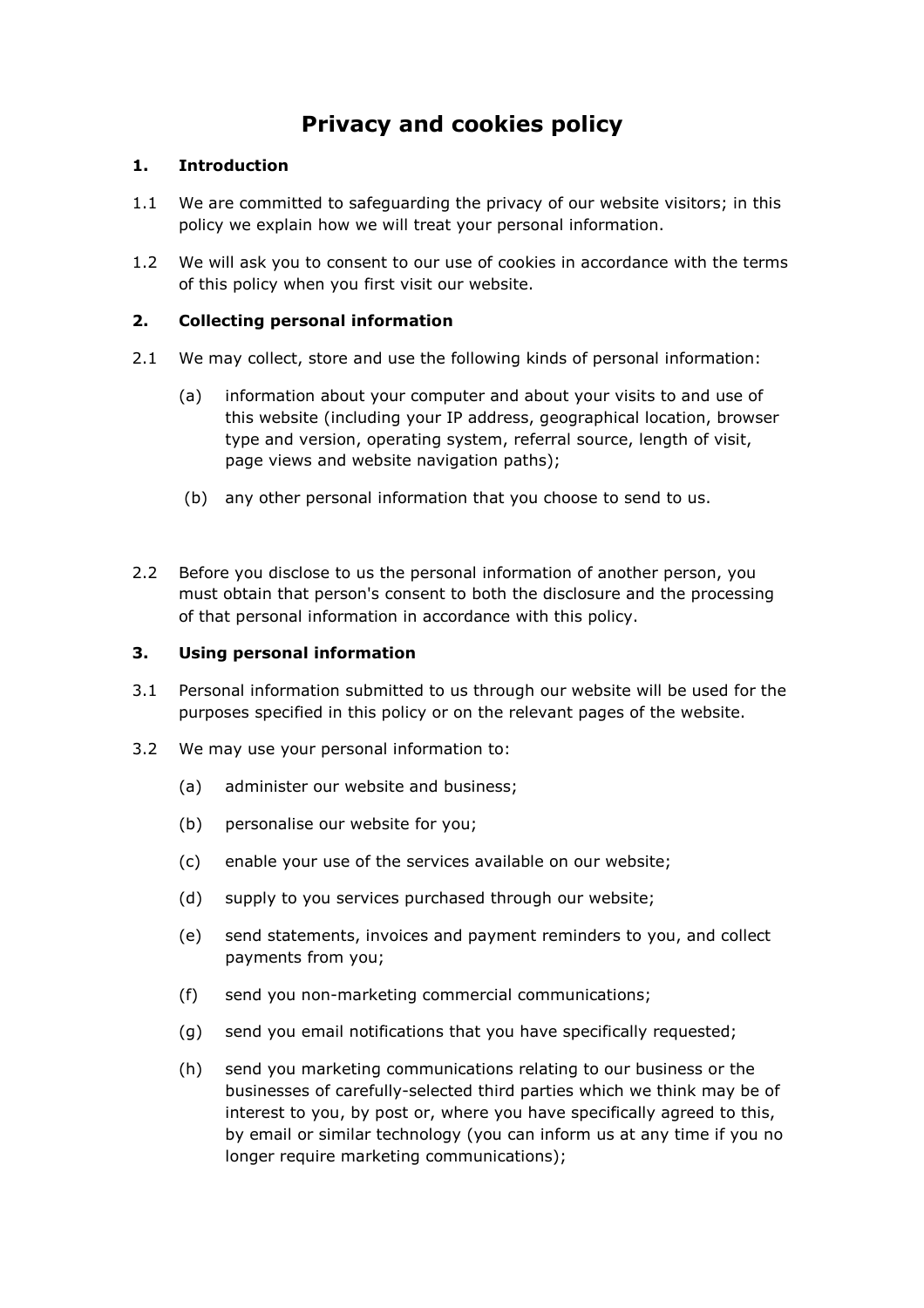- (i) provide third parties with statistical information about our users (but those third parties will not be able to identify any individual user from that information);
- (j) deal with enquiries and complaints made by or about you relating to our website;
- (k) keep our website secure and prevent fraud; and
- (l) verify compliance with the terms and conditions governing the use of our website [(including monitoring private messages sent through our website private messaging service).
- 3.3 We will not, without your express consent, supply your personal information to any third party for the purpose of their or any other third party's direct marketing.

### **4. Disclosing personal information**

- 4.1 We may disclose your personal information to any of our employees, officers, insurers, professional advisers, agents, suppliers or subcontractors insofar as reasonably necessary for the purposes set out in this policy.
- 4.2 We may disclose your personal information to any member of our group of companies (this means our subsidiaries, our ultimate holding company and all its subsidiaries) insofar as reasonably necessary for the purposes set out in this policy.
- 4.3 We may disclose your personal information:
	- (a) to the extent that we are required to do so by law;
	- (b) in connection with any ongoing or prospective legal proceedings;
	- (c) in order to establish, exercise or defend our legal rights (including providing information to others for the purposes of fraud prevention and reducing credit risk);
	- (d) to the purchaser (or prospective purchaser) of any business or asset that we are (or are contemplating) selling; and
	- (e) to any person who we reasonably believe may apply to a court or other competent authority for disclosure of that personal information where, in our reasonable opinion, such court or authority would be reasonably likely to order disclosure of that personal information.
- 4.4 Except as provided in this policy, we will not provide your personal information to third parties.

#### **5. International data transfers**

5.1 Information that we collect may be stored and processed in and transferred between any of the countries in which we operate in order to enable us to use the information in accordance with this policy.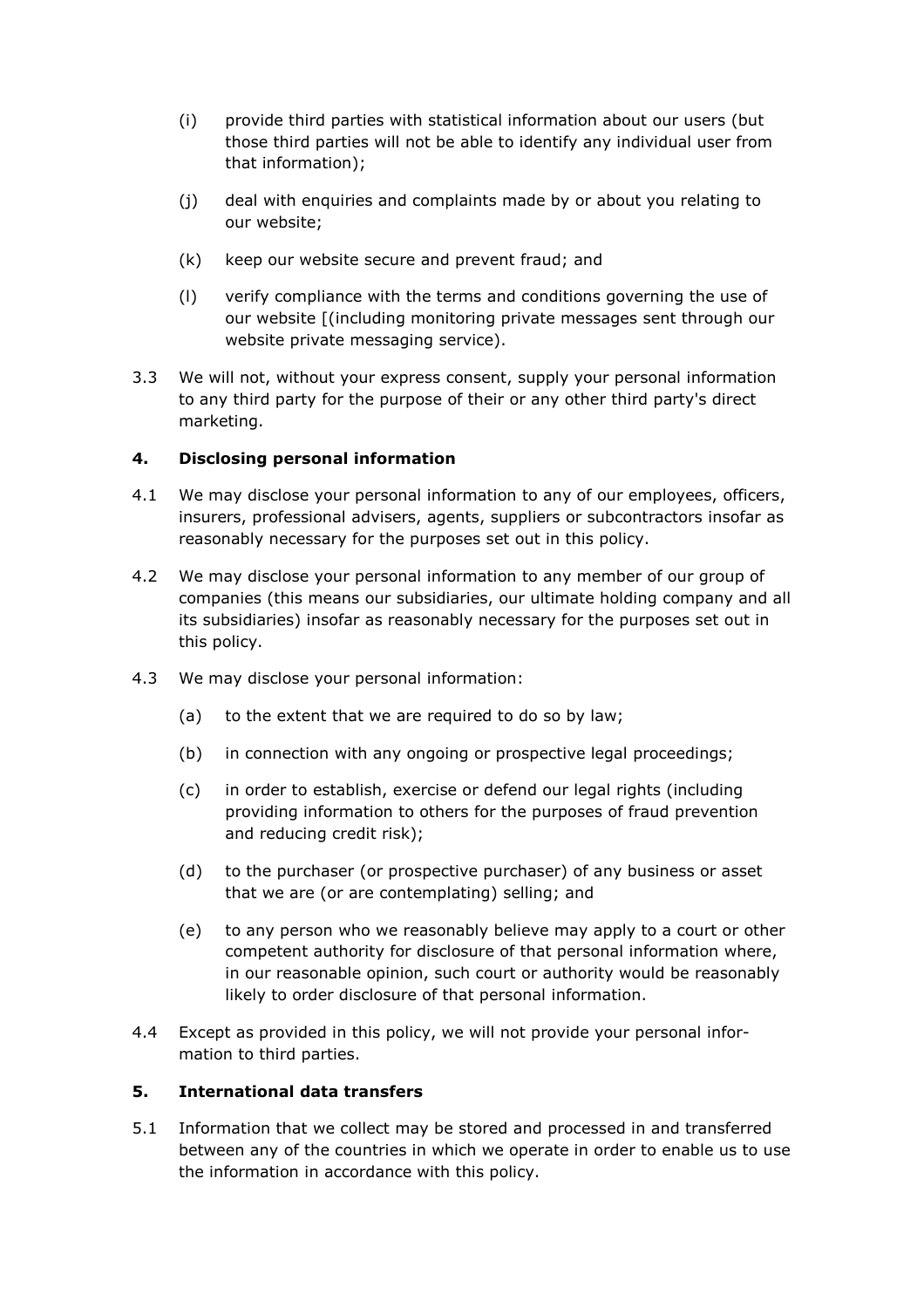- 5.2 Information that we collect may be transferred to the following countries which do not have data protection laws equivalent to those in force in the European Economic Area: the United States of America, Russia, Japan, China and India.
- 5.3 Personal information that you publish on our website or submit for publication on our website may be available, via the internet, around the world. We cannot prevent the use or misuse of such information by others.
- 5.4 You expressly agree to the transfers of personal information described in this Section 5.

## **6. Retaining personal information**

- 6.1 This Section 6 sets out our data retention policies and procedure, which are designed to help ensure that we comply with our legal obligations in relation to the retention and deletion of personal information.
- 6.2 Personal information that we process for any purpose or purposes shall not be kept for longer than is necessary for that purpose or those purposes.
- 6.3 Notwithstanding the other provisions of this Section 6, we will retain documents (including electronic documents) containing personal data:
	- (a) to the extent that we are required to do so by law;
	- (b) if we believe that the documents may be relevant to any ongoing or prospective legal proceedings; and
	- (c) in order to establish, exercise or defend our legal rights (including providing information to others for the purposes of fraud prevention and reducing credit risk).

## **7. Security of personal information**

- 7.1 We will take reasonable technical and organisational precautions to prevent the loss, misuse or alteration of your personal information.
- 7.2 You acknowledge that the transmission of information over the internet is inherently insecure, and we cannot guarantee the security of data sent over the internet.

## **8. Amendments**

- 8.1 We may update this policy from time to time by publishing a new version on our website.
- 8.2 You should check this page occasionally to ensure you are happy with any changes to this policy.

## **9. Your rights**

9.1 You may instruct us to provide you with any personal information we hold about you; provision of such information will be subject to: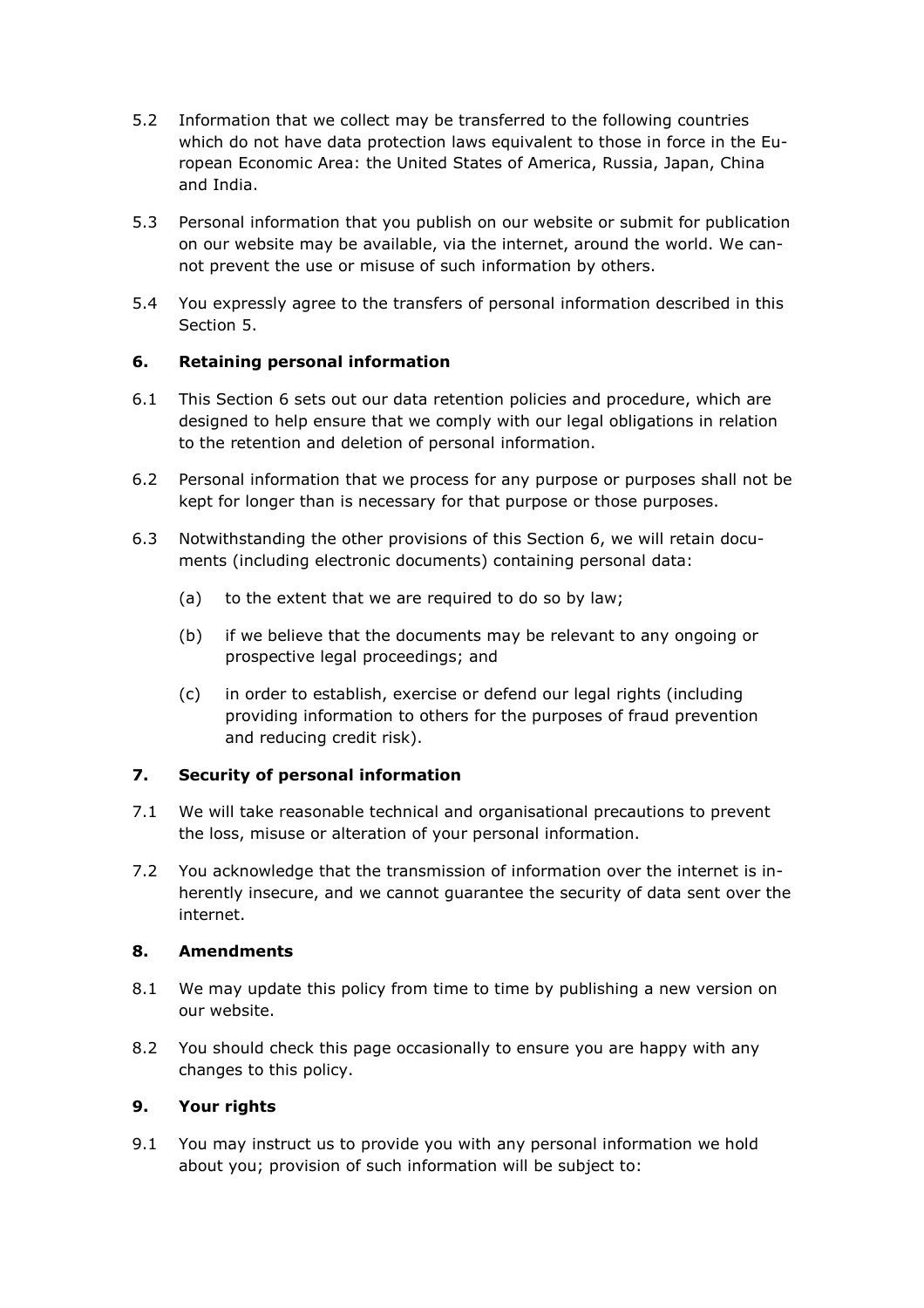- (a) the payment of a fee (currently fixed at GBP 10); and
- (b) the supply of appropriate evidence of your identity (for this purpose, we will usually accept a photocopy of your passport certified by a solicitor or bank plus an original copy of a utility bill showing your current address).
- 9.2 We may withhold personal information that you request to the extent permitted by law.
- 9.3 You may instruct us at any time not to process your personal information for marketing purposes.

### **10. Third party websites**

- 10.1 Our website includes hyperlinks to, and details of, third party websites.
- 10.2 We have no control over, and are not responsible for, the privacy policies and practices of third parties.

### **11. Updating information**

11.1 Please let us know if the personal information that we hold about you needs to be corrected or updated.

### **12. About cookies**

- 12.1 A cookie is a file containing an identifier (a string of letters and numbers) that is sent by a web server to a web browser and is stored by the browser. The identifier is then sent back to the server each time the browser requests a page from the server.
- 12.2 Cookies may be either "persistent" cookies or "session" cookies: a persistent cookie will be stored by a web browser and will remain valid until its set expiry date, unless deleted by the user before the expiry date; a session cookie, on the other hand, will expire at the end of the user session, when the web browser is closed.
- 12.3 Cookies do not typically contain any information that personally identifies a user, but personal information that we store about you may be linked to the information stored in and obtained from cookies.
- 12.4 Cookies can be used by web servers to identify and track users as they navigate different pages on a website and identify users returning to a website.

#### **13. Our cookies**

- 13.1 We use both session and persistent cookies on our website.
- 13.2 The names of the cookies that we use on our website, and the purposes for which they are used, are set out below:
	- (a) we use hs, SvSession, Local Storage, channel ID, incap\_ses\_47\_, nlbi\_, visid incap, to recognise a computer when a user visits our website,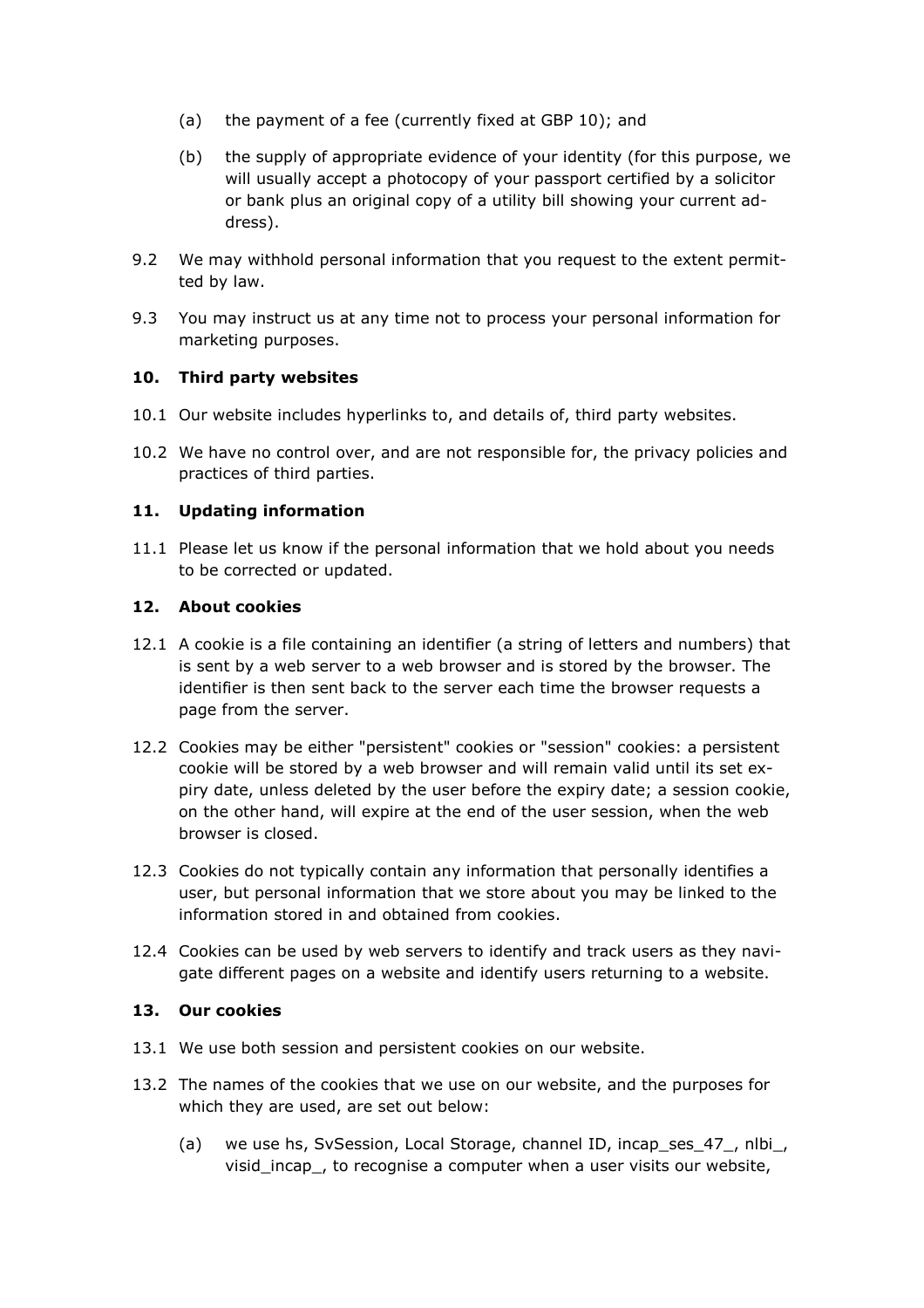track users as they navigate the website, improve the website's usability, administer the website, prevent fraud and improve the security of the website, personalise the website for each user, target advertisements which may be of particular interest to specific users, facilitate the use of our website search engine.

## **14. Analytics cookies**

- 14.1 We use Google Analytics to analyse the use of our website.
- 14.2 Our analytics service provider generates statistical and other information about website use by means of cookies.
- 14.3 The analytics cookies used by our website have the following names: \_ga, \_gat, \_\_utma, \_\_utmt, \_\_utmb, \_\_utmc, \_\_utmz and \_\_utmv.
- 14.4 The information generated relating to our website is used to create reports about the use of our website.
- 14.5 Our analytics service provider's privacy policy is available at: [http://www.google.com/policies/privacy/.](http://www.google.com/policies/privacy/)

### **15. Blocking cookies**

- 15.1 Most browsers allow you to refuse to accept cookies; for example:
	- (a) in Internet Explorer (version 11) you can block cookies using the cookie handling override settings available by clicking "Tools", "Internet Options", "Privacy" and then "Advanced";
	- (b) in Firefox (version 47) you can block all cookies by clicking "Tools", "Options", "Privacy", selecting "Use custom settings for history" from the drop-down menu, and unticking "Accept cookies from sites"; and
	- (c) in Chrome (version 52), you can block all cookies by accessing the "Customise and control" menu, and clicking "Settings", "Show advanced settings" and "Content settings", and then selecting "Block sites from setting any data" under the "Cookies" heading.
- 15.2 Blocking all cookies will have a negative impact upon the usability of many websites.
- 15.3 If you block cookies, you will not be able to use all the features on our website.

#### **16. Deleting cookies**

- 16.1 You can delete cookies already stored on your computer; for example:
	- (a) in Internet Explorer (version 11), you must manually delete cookie files (you can find instructions for doing so at [http://windows.mi](http://windows.microsoft.com/en-gb/internet-explorer/delete-manage-cookies%252523ie=ie-11)[crosoft.com/en-gb/internet-explorer/delete-manage-cookies#ie=ie-11\)](http://windows.microsoft.com/en-gb/internet-explorer/delete-manage-cookies%252523ie=ie-11);
	- (b) in Firefox (version 47), you can delete cookies by clicking "Tools", "Options" and "Privacy", then selecting "Use custom settings for history"